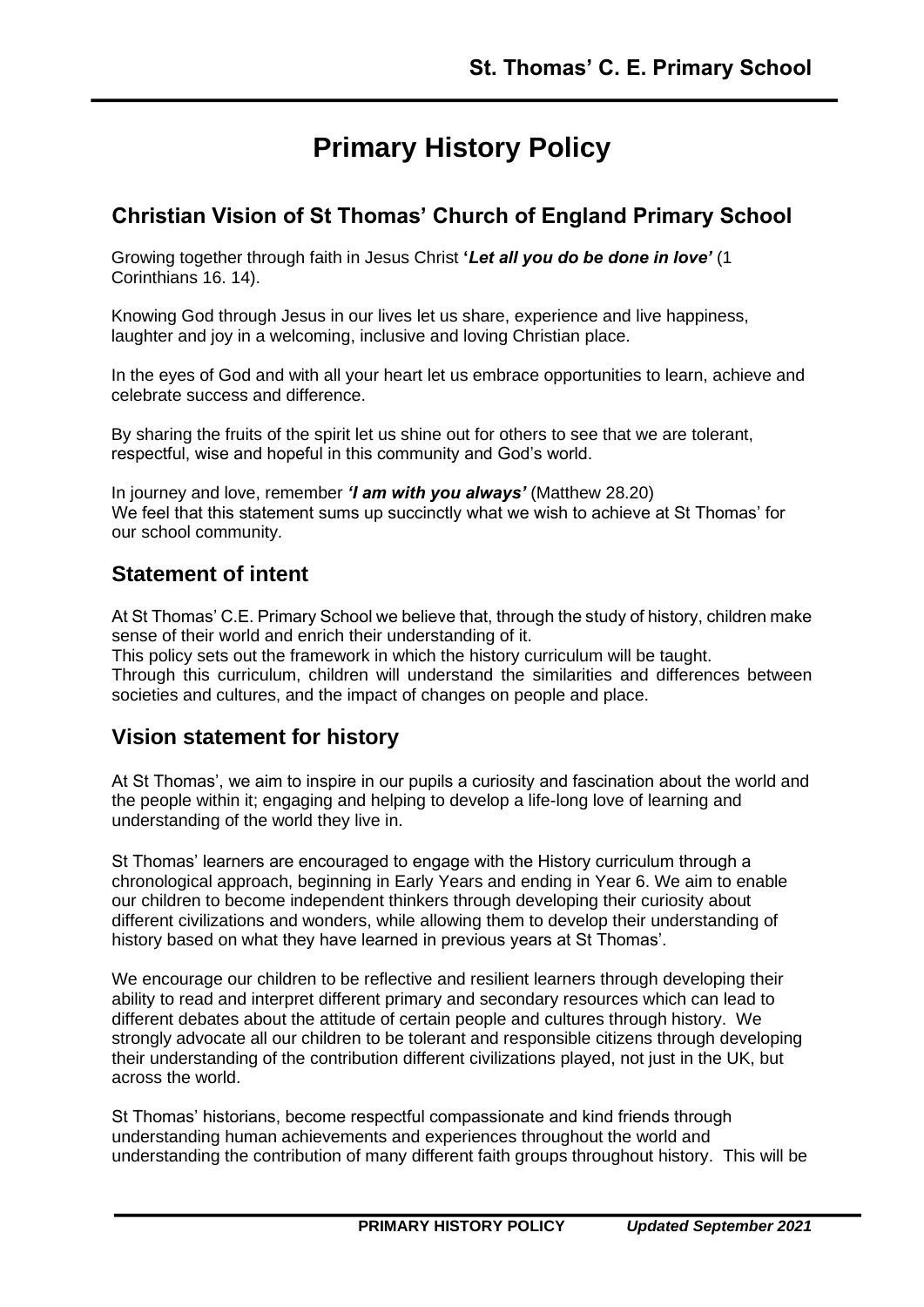done by offering a wide range of real-life experiences - both inside and outside of school including educational visits, visitors, experimentation, exploration and discovery.

# **Roles and responsibilities**

The history coordinator is responsible for:

- Developing, resourcing and reviewing this policy.
- Planning, instigating and monitoring teaching programmes.
- Liaising with colleagues, including the SENCO, to differentiate teaching programmes in accordance with the needs of individual pupils.
- Working with other staff to teach the subject content.
- Keeping staff informed of visits and courses.
- Facilitating the assessment of pupils' work.
- Keeping up-to-date with current affairs and best practice regarding history.
- Providing guidance, including INSET training to history staff, as part of their ongoing professional development.
- Celebrating and promoting the history curriculum and the work of pupils throughout the school.

Classroom teachers are responsible for:

- Developing schemes of work and lesson plans in line with this policy and the objectives of the history curriculum.
- Facilitating the teaching of the history curriculum, including coordinating activities and resources within their specific areas.
- Assessing and recording pupils' progress and keeping the history coordinator apprised of this.
- Providing feedback to parents on pupils' progress at parents' evenings and other meetings.
- Attending and contributing to any INSET days organised by the history coordinator.
- Keeping apprised on current affairs and best practice on their history curriculum, and applying this to their schemes of work

# **Curriculum**

Children follow the 2014 National Curriculum for History which sees them undertake a broad and balanced programme that takes account of abilities, aptitudes and physical, emotional and intellectual development. Children of all abilities have the opportunity to develop their skills and knowledge in each unit and, through planned progression built into the scheme of work, we offer them an increasing challenge as they move through the year groups. The history curriculum is part of the school long-term plan where themes are covered termly and many topics are covered across a number of subjects. The Chris Quigley Essentials Curriculum is also used, alongside the National Curriculum, to enhance learning and ensure progression across phases and Key Stages.

The aims of the history curriculum are to ensure pupils:

- Know and understand the history of the UK, and how it shaped the world, as a coherent, chronological narrative, from the earliest times to the present day.
- Know and understand significant aspects of the history of the wider world, such as ancient civilisations; empires and past non-European societies and deploy a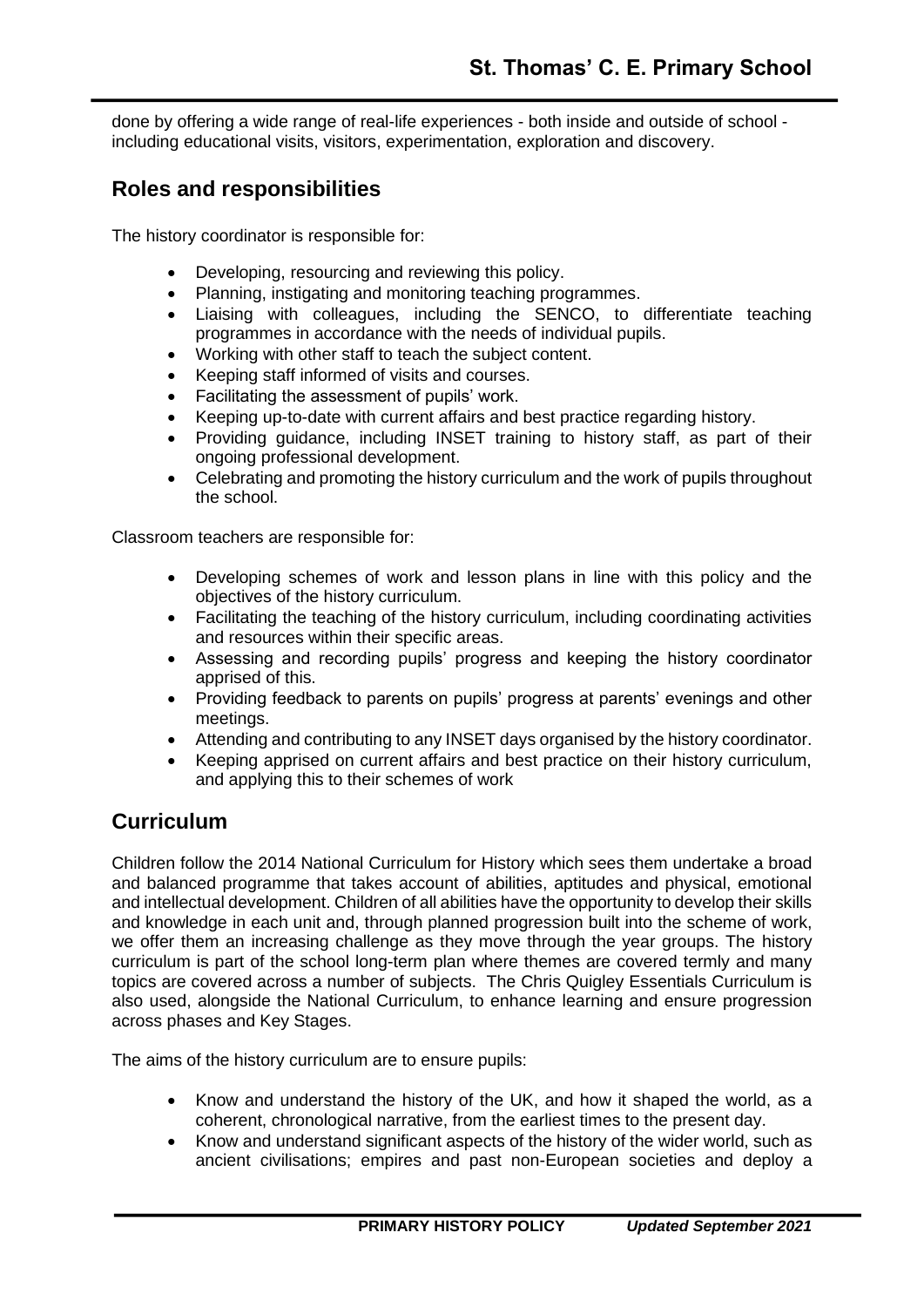historically grounded understanding of abstract terms such as 'empire', 'civilisation', 'parliament' and 'peasantry'.

- Understand historical concepts, such as continuity and change, cause and consequence, similarity, difference and significance, and use these to analyse.
- Understand the methods of historical enquiry such as using evidence to support arguments.
- Gain a historical perspective by placing their growing knowledge into different contexts, understanding the connections between local, regional, national and international history

#### **The National Curriculum**

# **Key Stage 1**

Pupils will be taught about

- Changes within living memory and changes in national life.
- Events beyond living memory that are nationally or globally significant.
- The lives of significant individuals in the past who have contributed to national and international achievements.
- Significant historical events, people and places in their own locality

# **Key Stage 2**

Pupils will be taught about

- In relation to Britain; the Stone Age to the Iron Age, the Roman Empire, the Anglo Saxons and Scots, the Vikings to the time of Edward the Confessor.
- The earliest civilisations.
- Studies on local history, an aspect of British history beyond 1066, Ancient Greece, a non-European society such as Baghdad c. AD 900 and another ancient civilisation.

#### **Health and safety**

Visits and fieldwork are an essential part of the history curriculum helping to develop historical enquiry and skills. Children learn best when the learning environment is ordered and they feel safe, any visit should be well organised and provide a stimulating and valuable experience. The pupils should prepare well for the visit and, on their return, use the experience to good effect in the classroom. The class teacher, or leader, should plan the visit meticulously, with the pupils' safety and welfare paramount. A full risk assessment will be carried out for each visit and reviewed by the Education Visits Co-ordinator and Head teacher before any visit. Please see the Policy for Educational Visits for detailed information.

#### **Resources**

Resources for teaching the key concepts and skills of history are stored in school. There is a selection of information books, access to primary and secondary sources of evidence, pictures and photos, visual media, access to artefacts and the internet.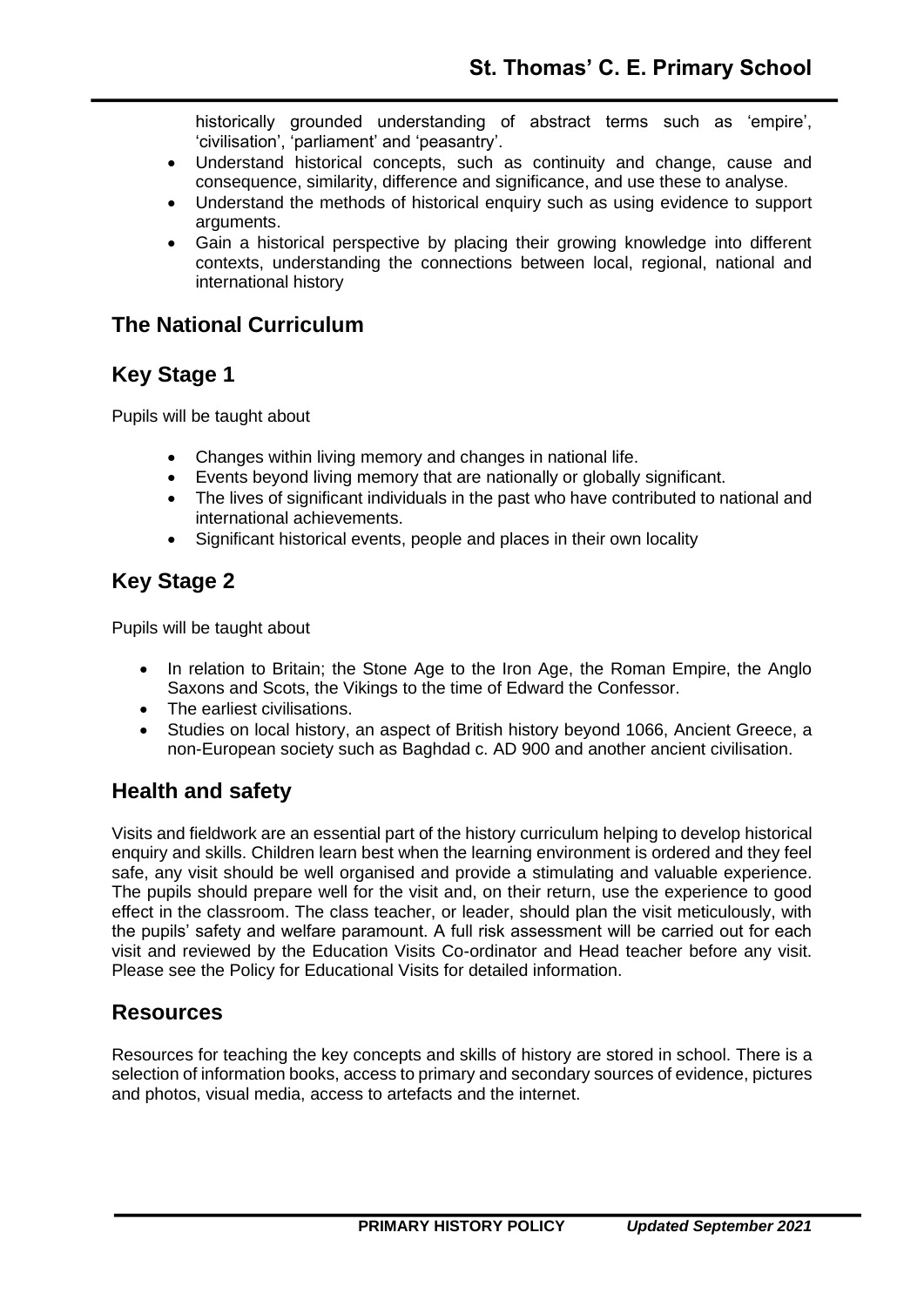# **Teaching and learning**

The curriculum is delivered through cross-curricular topics and is integrated within English and Maths. At St Thomas' C.E. Primary School, we aim to teach high quality history around our creative topics (although some learning objectives may need to be taught explicitly). History is taught through practical, appropriate activities which help to provide a context for learning. Children will be taught to describe key characteristics and associated processes in common language, as well as understand and use technical terminology and specialist vocabulary. Children will undertake independent work and will have the opportunity to work in groups and discuss work with fellow classmates.

At St Thomas' C.E. Primary School, we feel that our children grow together in history by:

- Developing an excellent knowledge and understanding of people, events, and contexts from a range of historical periods and of historical concepts and processes.
- Gaining the ability to think critically about history and communicate ideas very confidently in styles appropriate to a range of audiences.
- Having the ability to consistently support, evaluate and challenge their own and others' views using detailed, appropriate and accurate historical evidence derived from a range of sources.
- Acquiring the ability to think, reflect, debate, discuss and evaluate the past, formulating and refining questions and lines of enquiry.
- Instilling a passion for history and an enthusiastic engagement in learning, which develops their sense of curiosity about the past and their understanding of how and why people interpret the past in different ways.
- Gaining a respect for historical evidence and the ability to make robust and critical use of it to support their explanations and judgments.
- Nurturing the desire to embrace challenging activities, including opportunities to undertake high-quality research across a range of history topics.

# **Assessment, recording and reporting**

Throughout the year, teachers will plan ongoing creative assessment opportunities in order to gauge whether pupils have achieved the key milestones. Milestones are taught across phases: Year 1 and Year 2, Year 3 and Year 4 and Year 5 and Year 6. Attainment is assessed against the Chris Quigley Essentials Milestones requirements and the requirements of the National Curriculum. Assessment is ongoing and is completed at the end of each series of milestones taught. Teachers use their judgement to decide whether a child has met, or not met, the milestone and records this in a working document accessible by all staff.

Assessment will be undertaken in various forms, including the following:

- Talking to pupils and asking questions
- Discussing pupils' work with them
- Observing practical tasks and activities
- Pupils' self-evaluation of their work
- Regular reviewing of prior learning and opportunities to revisit prior learning

# **Equal opportunities, inclusion & differentiation**

We carefully plan, monitor and assess to ensure all of our pupils feel valued in their history lessons. Learning is challenging, yet achievable by all children, whatever their abilities and differentiation is achieved by both work set and outcome. The school recognises the fact that in all history classes there are pupils of a variety of abilities, and we seek to provide suitable